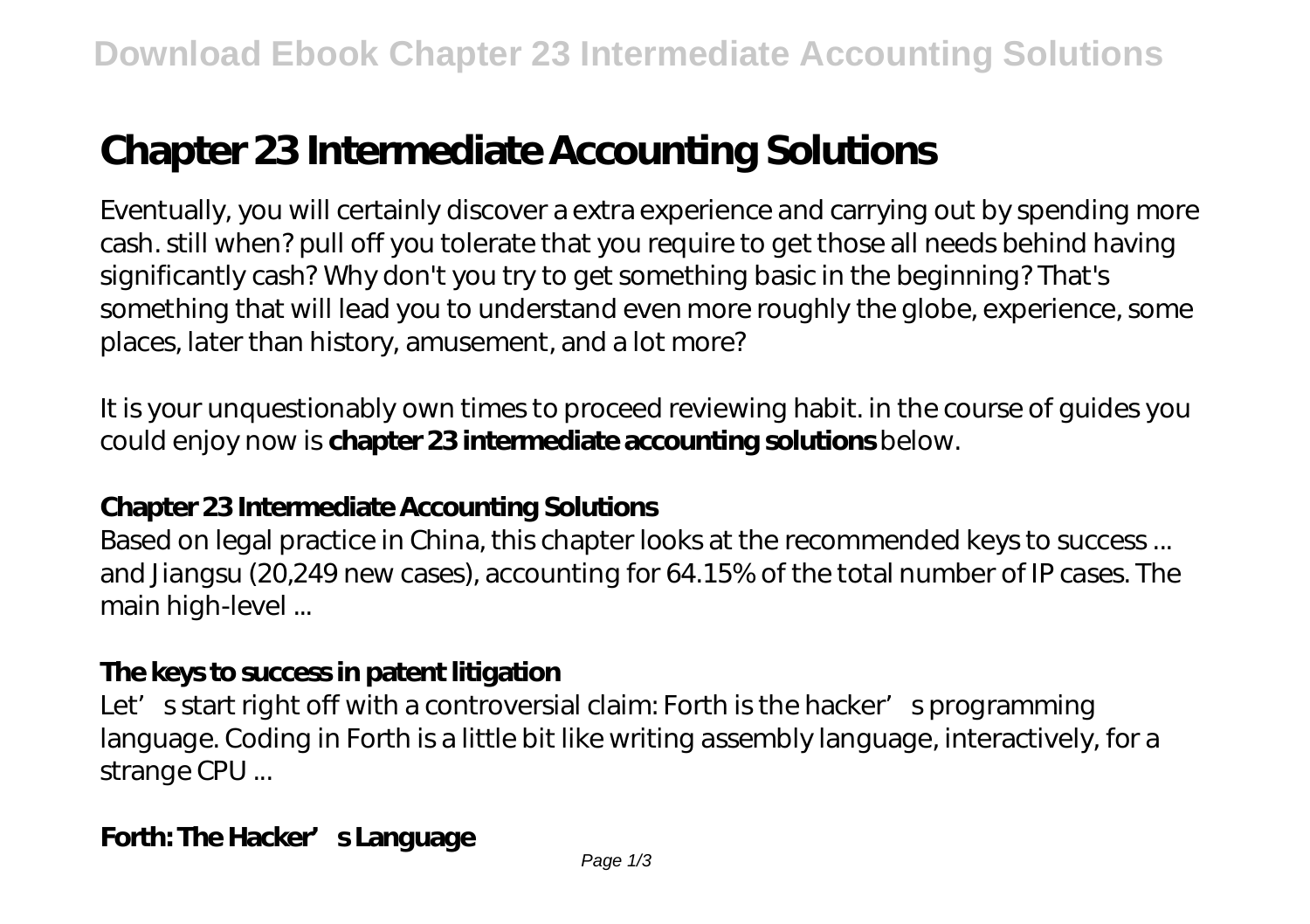The solutions of this equation lead to different heat transport regimes, depending on the temporal and spatial length scales under investigation. The key to unlock the different regimes is the ...

# **Observation of second sound in a rapidly varying temperature field in Ge**

Leader in the prime segment of the Parisian commercial real estate market, Société Foncière Lyonnaise stands out for the quality of its property portfolio, which is valued at  $\epsilon$  7.5 billion and ...

# **Half-Yearly Report on the SFL Liquidity Contract**

AeroVironment has developed a new ground control solution (GCS) called Crysalis that will provide co ...

#### **Janes - News page**

This license will enhance our credibility and give us the advantage when we cooperate with other financial institutions, including the benefit of cutting intermediate ... a new chapter of our ...

# **X Financial Reports First Quarter 2021 Unaudited Financial Results**

Prerequisites: Senior class standing; completion of internship; ENVS 21, 22, and 23; completion of ENVS 116 and an approved ... in food access and studies the patterns, causes, and solutions ...